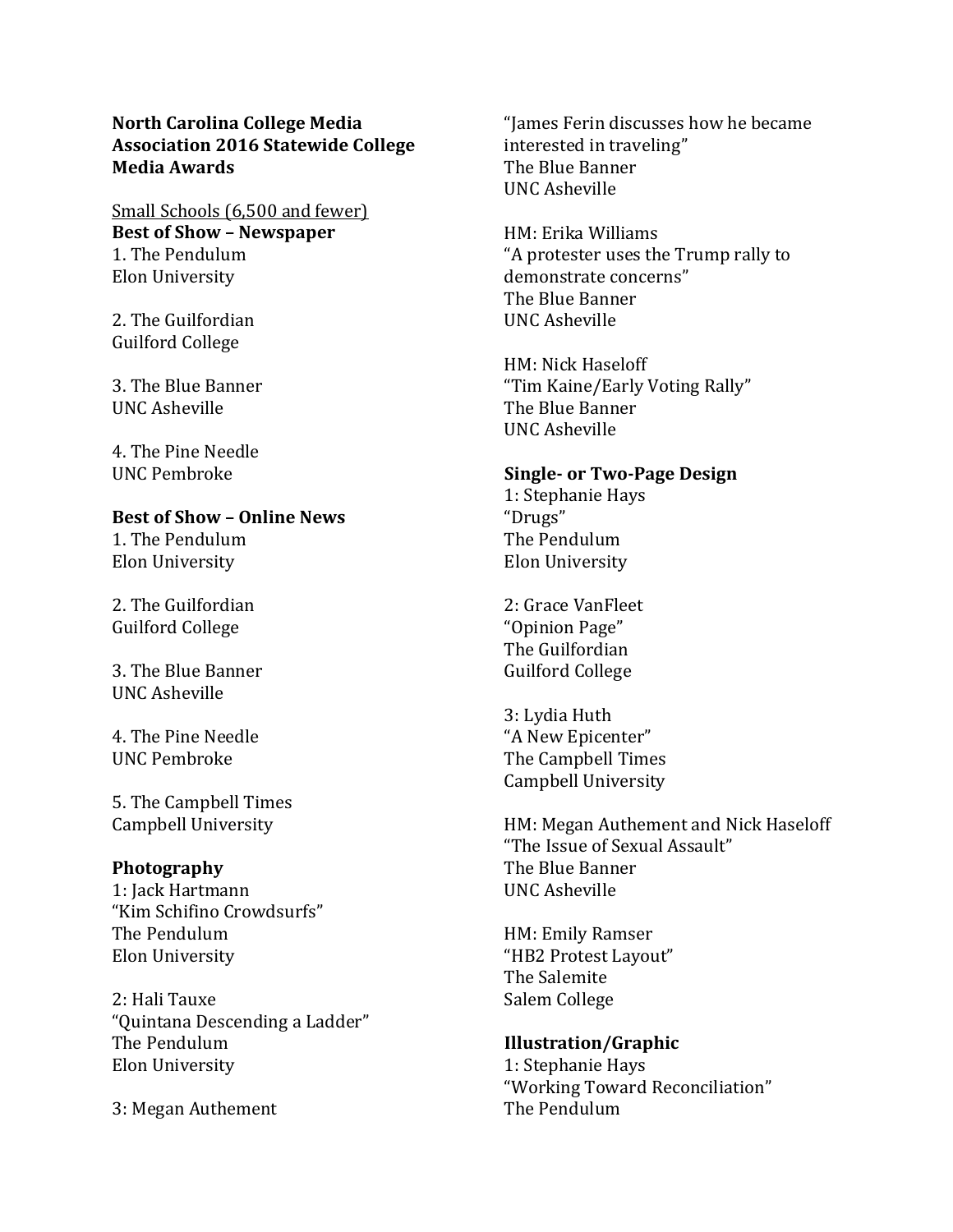#### Elon University

2: Lydia Huth "Resignations & Installations" The Campbell Times Campbell University

3: Elizabeth Gagne "Duke Energy" The Pine Needle UNC Pembroke

HM: Jessica Horne "The Progression of NFL Protests The Pine Needle UNC Pembroke

### **Cartoon**

1: Grace VanFleet "Approved by the Administration" The Guilfordian Guilford College

2: Christopher Perez "Welcome to Taiwan" The Guilfordian Guilford College

3: Dionne Boone "Taking Charge" The Salemite Salem College

HM: Courtlyn McCarthy "Always Read your Syllabus, Guys!" The Salemite Salem College

## **Multimedia Package**

1: Tommy Hamzik "Hundreds march in silence for #BlackLivesMatter at Elon" The Pendulum Elon University

2: Bryan Anderson

"Elon using politics to put itself on the map" The Pendulum Elon University

3: Emily Ramser "Students Protest Salem College's Response to HB2" The Salemite Salem College

HM: Bryan Anderson and Jackie Pascale "Gender pronoun initiative hopes to fulfill Elon's mission of inclusivity" The Pendulum Elon University

#### **News Writing**

1: Leena Dahal "Working toward Reconciliation" The Pendulum Elon University

2: Audra Goforth "Precinct Divide Complicates Student Voting" The Blue Banner UNC Asheville

3: Adelaide Elliott "Is this the Last Police Video from N.C.?" The Collegian Greensboro College

HM: Emmanuel Morgan "Caught Between Fear, Misunderstanding" The Pendulum Elon University

HM: Matthew Sokol and Staff "Hurricane Matthew" The Campbell Times Campbell University

**Feature Writing**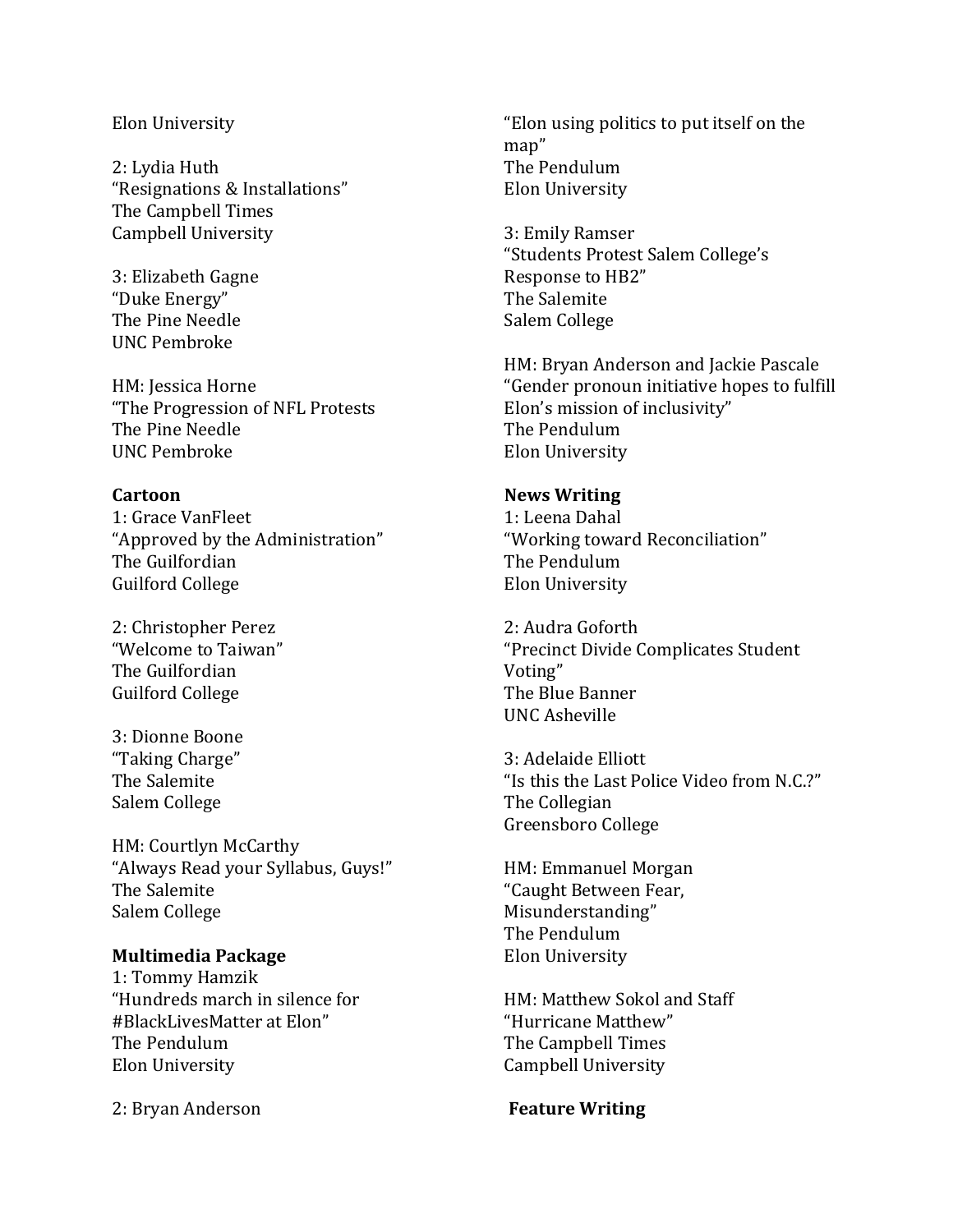1: Courtney Campbell "Tiny House Movement Grows at Elon" The Pendulum Elon University

2: Hannah Silvers "Signing in Plain Sight" The Pendulum Elon University

3: Nick Baynard "Soldier Becomes Actor at UNC Asheville" The Blue Banner UNC Asheville

HM: Tomeka Sinclair and Brandon Tester "The Curious Case of Dr. Dennis Swanson" The Pine Needle UNC Pembroke

HM: Chris Collins and Meghana Iragavarapu "Greensboro's Fight for Food Security Continues" The Guilfordian Guilford College

#### **Sports Writing**

1: Alex Simon "Finding their Match" The Pendulum Elon University

2: Brandon Tester "UNCP Alumnus Finds Home in Octagon" The Pine Needle UNC Pembroke

3: Ka'Deem Wynn "Meet Elijah Burress" The Campbell Times Campbell University

HM: Abe Kenmore "Quakers Score Big in Football Game, can Drive"

The Guilfordian Guilford College

HM: Cassidy Fowler "Pat Keller craves adrenaline from lesserknown sport" The Blue Banner UNC Asheville

#### **Opinion Writing**

1: Hannah Silvers "If you're comfortable, you're not trying" The Pendulum Elon University

2: Ian Penny "ODI will create community conversations, more inclusivity" The Guilfordian Guilford College

3: Sonia McLamb "Transport should be available for service" The Guilfordian Guilford College

HM: Jane Seidel "Enough with white men behind lecterns" The Pendulum Elon University

HM: Austen Brennan "Blackout is proof we can unite" The Campbell Times Campbell University

Large Schools (more than 6,500) **Best of Show – Newspaper**  1: The Daily Tar Heel UNC-Chapel Hill

2: Technician N.C. State University

3: The East Carolinian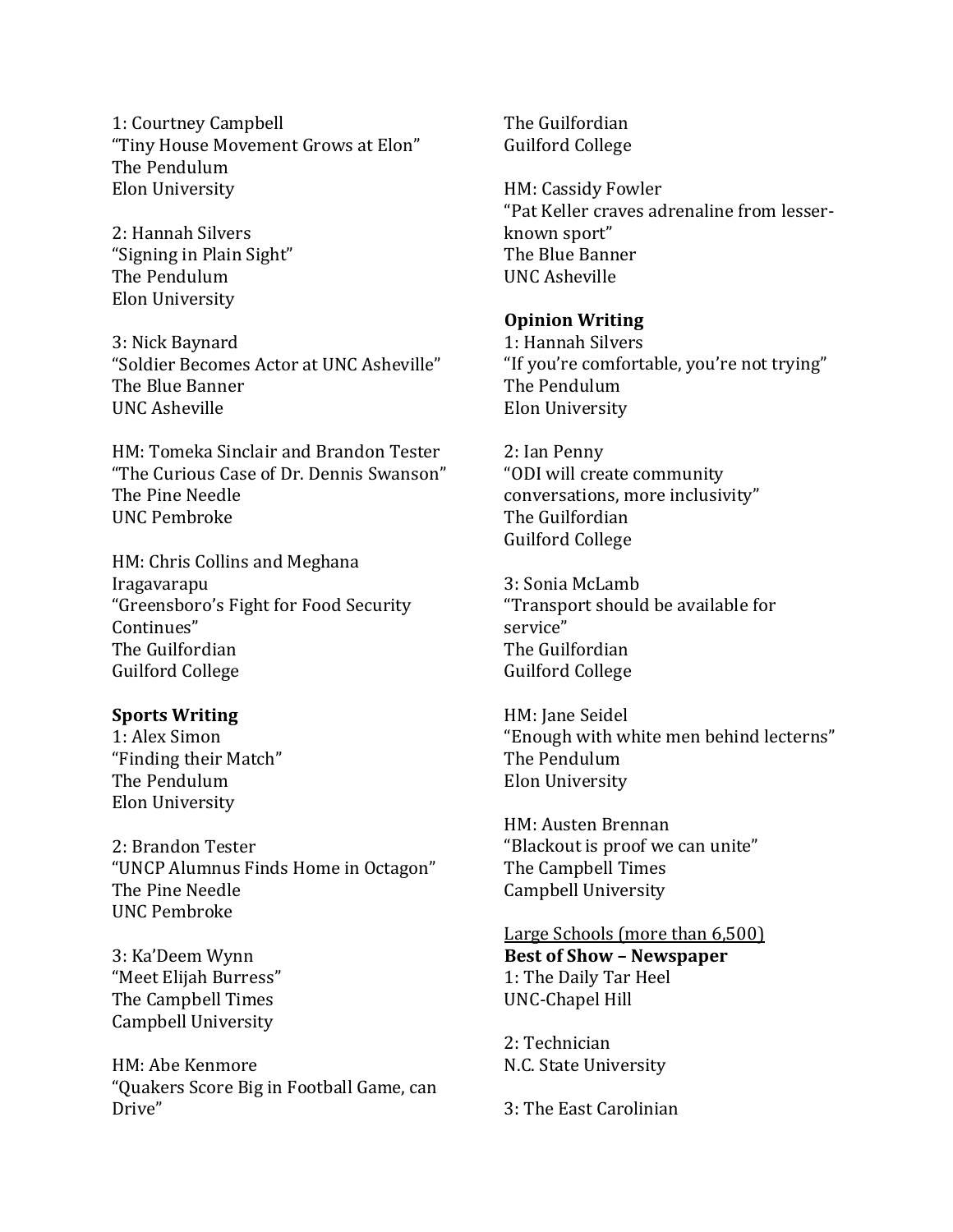East Carolina University

4: Niner Times UNC Charlotte

**Best of Show – Online News**  1: The Daily Tar Heel UNC-Chapel Hill

2: Technician N.C. State University

3: The Appalachian Online Appalachian State University

4: Niner Times UNC Charlotte

### **Photography**

1: Pooja Pasupula "Keith Lamont Scott Protest" Niner Times UNC Charlotte

2: Nathan Klima "Weiler walks off for UNC The Daily Tar Heel UNC-Chapel Hill

3: Rob Gourley, Alex Kormann and Gabi Palacio "Tension in Charlotte" The Daily Tar Heel UNC-Chapel Hill

HM: Seth Gulledge "Flood hits Greenville" The East Carolinian East Carolina University

HM: Sarah Dwyer and Alex Kormann "Obama Visit" The Daily Tar Heel UNC-Chapel Hill

#### **Single- or Two-Page Design**

1: Nick Gregory and Mikhail Vasquez "Page 1, Nov. 17, 2016" Technician N.C. State University

2: Dylan Tastet "25 years in the making/Your undisputed champs" The Daily Tar Heel UNC-Chapel Hill

3: Kathleen Cook "Basketball Preview" Niner Times UNC Charlotte

HM: Nick Gregory "Moogfest makes Durham debut" Technician N.C. State University

Janay Boone "NCAA March Madness" The A&T Register N.C. A&T State University

#### **Illustration/Graphic**

1: Mikhail Vasquez "Move-in issue cover" Technician N.C. State University

2: Tyler Vahan and José Valle "Gender Issue" The Daily Tar Heel UNC-Chapel Hill

3: Qasima Wideman "Prison Strike Cover Nubian Message N.C. State University

HM: Andrew Hocutt "Survival Guide" Niner Times UNC Charlotte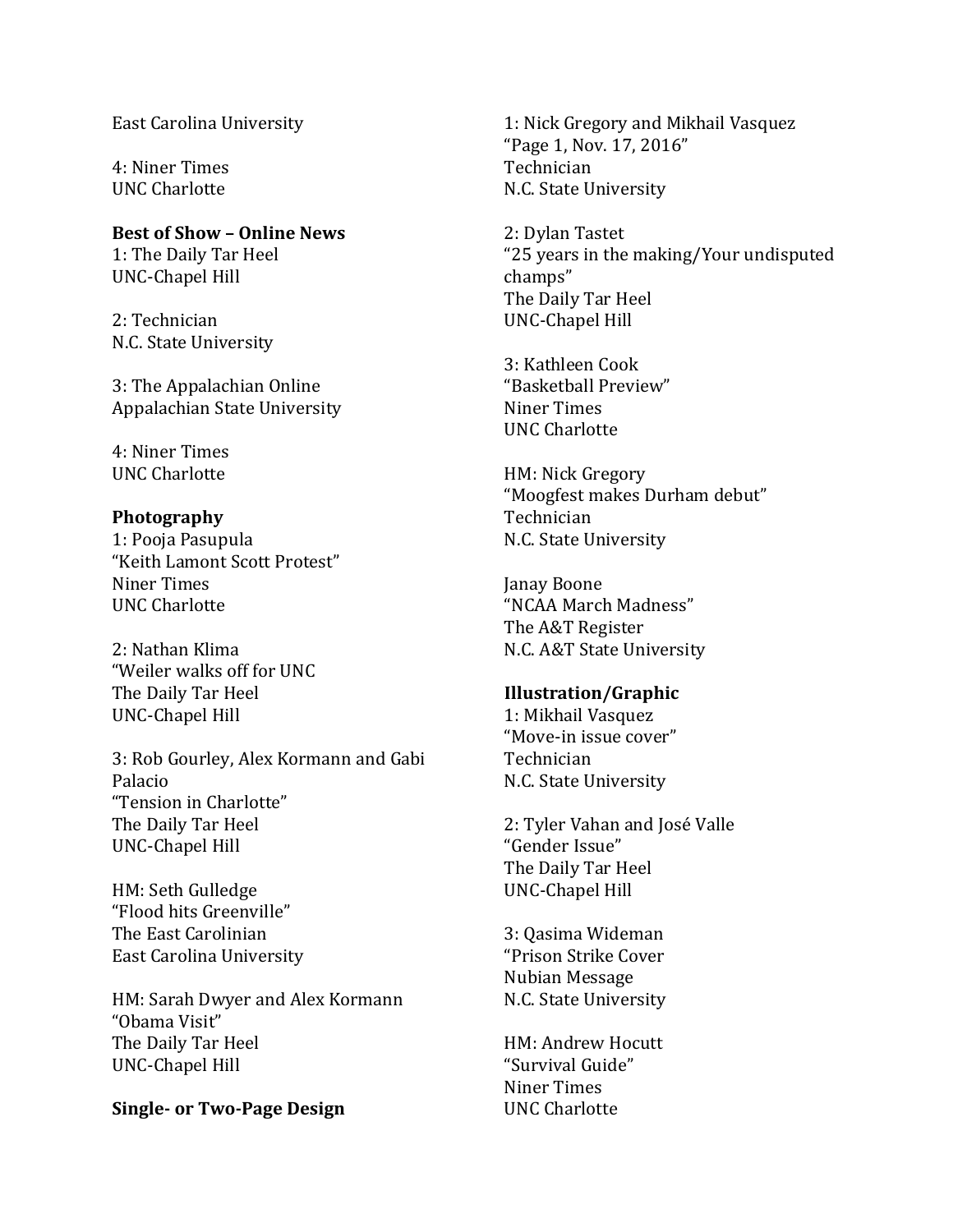HM: Allona Wilkerson "Vote Cover" Nubian Message N.C. State University

#### **Cartoon**

1: Editorial Board "A picture can speak a thousand words" The Daily Tar Heel UNC-Chapel Hill

2: Samantha White "Poorly Illustrated: A-hole" Technician N.C. State University

3: Emily Yue "Cartoon" The Daily Tar Heel UNC-Chapel Hill

HM: Nick Weaver "I don't even know: Natural environment" Technician N.C. State University

#### **Multimedia Package**

1: Alice Wilder, Olivia Ross and Jane Little "I-85 trial coverage podcast" The Daily Tar Heel UNC-Chapel Hill

2: Lee Sanderlin, Carson Fletcher and Justin Perry "Rising to Fall Again" The Appalachian Appalachian State University

3: Alice Wilder "Audio Feature: East Chapel Hill: Ten Years Later, Parts 1 &2" The Daily Tar Heel UNC-Chapel Hill

HM: Anna Matthews, Kai Anthony and Adam Schmidt "N.C. State Blackout" Technician N.C. State University

HM: Ashlen Renner "Composing a Passion" The Daily Tar Heel UNC-Chapel Hill

#### **News Writing**

1: Acy Jackson and C Jackson Cowart "Delaney Robinson says UNC & Orange County handled her case poorly" The Daily Tar Heel UNC-Chapel Hill

2: Stephanie Tate, Anahzsa Jones, Kenton Gibbs and Keilah Davis "Screenshot scandal escalates racial tension at NC State" Nubian Message N.C. State University

3: Danielle Chemtob, Belle Hillenburg and Acy Jackson "Title IX policy falls down in practice" The Daily Tar Heel UNC-Chapel Hill

HM: Nick Cropper "The mystery of the missing tickets" Niner Times UNC Charlotte

HM: Gavin Stone and Sam Messick "Woodson: NCSU can't punish private racism" Technician N.C. State University

#### **Feature Writing**

1: Jenni Ciesielski "Nurses for the 'Worst Case Scenarios'" The Daily Tar Heel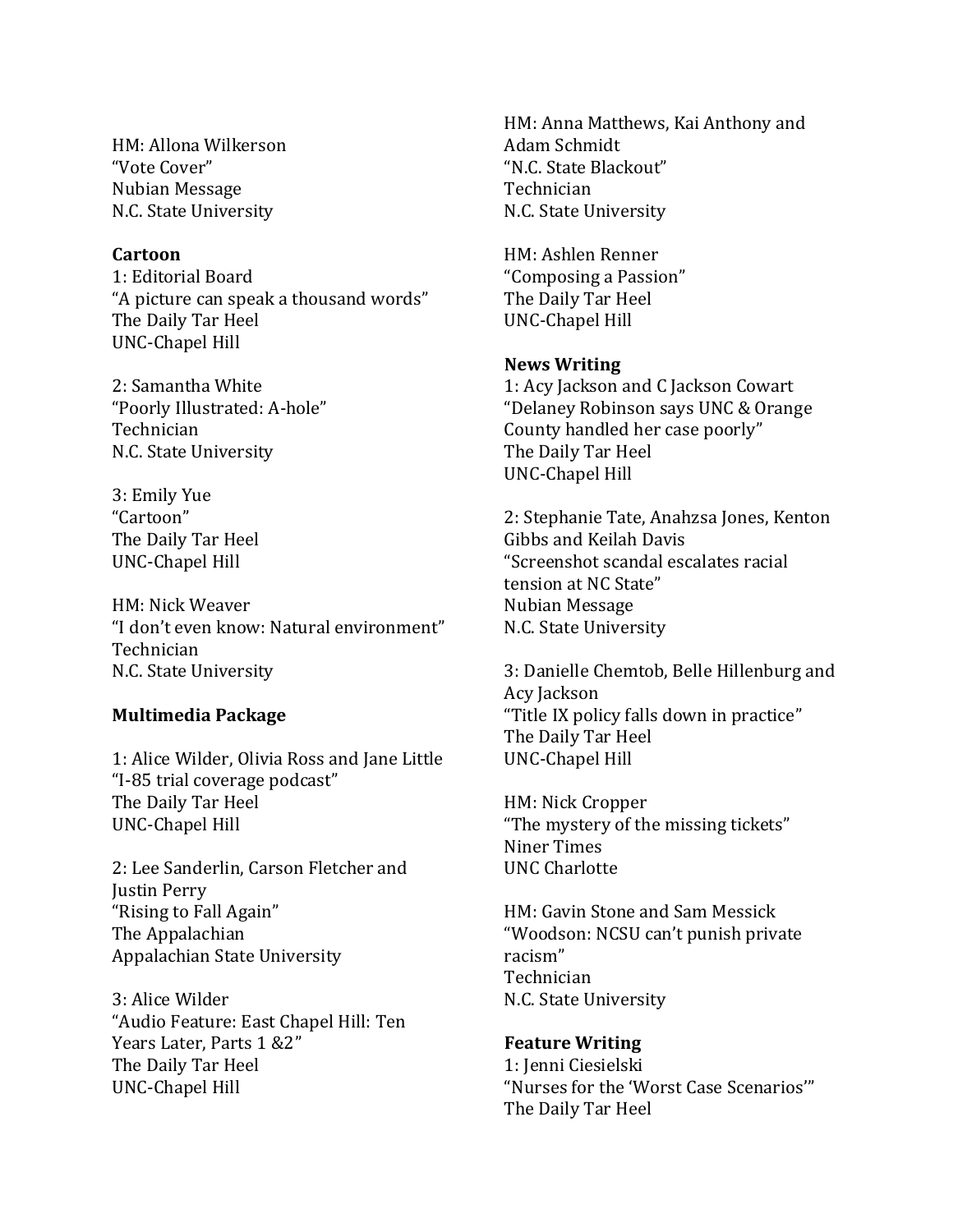#### UNC-Chapel Hill

2: Danny Nett "Intersex conditions pose unique challenges" The Daily Tar Heel UNC-Chapel Hill

3: Emily Harvey "Remembering Shane Tomlinson" The East Carolinian East Carolina University

HM: Maddy Bonnabeaux "Students find support in social work" Technician N.C. State University

HM: Keilah Davis "Blackademics" Nubian Message N.C. State University

#### **Sports Writing**

1: Brendan Marks "The Quest to Find Peace" The Daily Tar Heel UNC-Chapel Hill

2: Kayla Morton "Taking the Plunge" The East Carolinian East Carolina University

3: David Kehrli "Kozeniesky shoots for gold at 2016 Rio Olympics" Technician N.C. State University

HM: Andy Gustafson "The Duke of Charlotte" Niner Times UNC Charlotte

HM: C Jackson Cowart

"Athletes take a stand against injustice" The Daily Tar Heel UNC-Chapel Hill

#### **Opinion Writing**

1: Tyler Fleming "Is the union still one nation?" The Daily Tar Heel UNC-Chapel Hill

2: Seth Gulledge "Assault footage Overdue" The East Carolinian East Carolina University

3: Aaron Sanchez "Standing strong in the face of Trump as a Latinx student" Technician N.C. State University

HM: David Kehrli "Coming clean: living life drug-free" Technician N.C. State University

HM: Javeria Salman "Being Muslim post-election" The East Carolinian East Carolina University

#### **Literary Magazines**

**Best of Show** 1: Colonnades Elon University

2: Apogee Magazine High Point University

3: The Peel Appalachian State University

**Poetry** 1: Sara Davis "The Garden of Emeralds & Alcohol" The Peel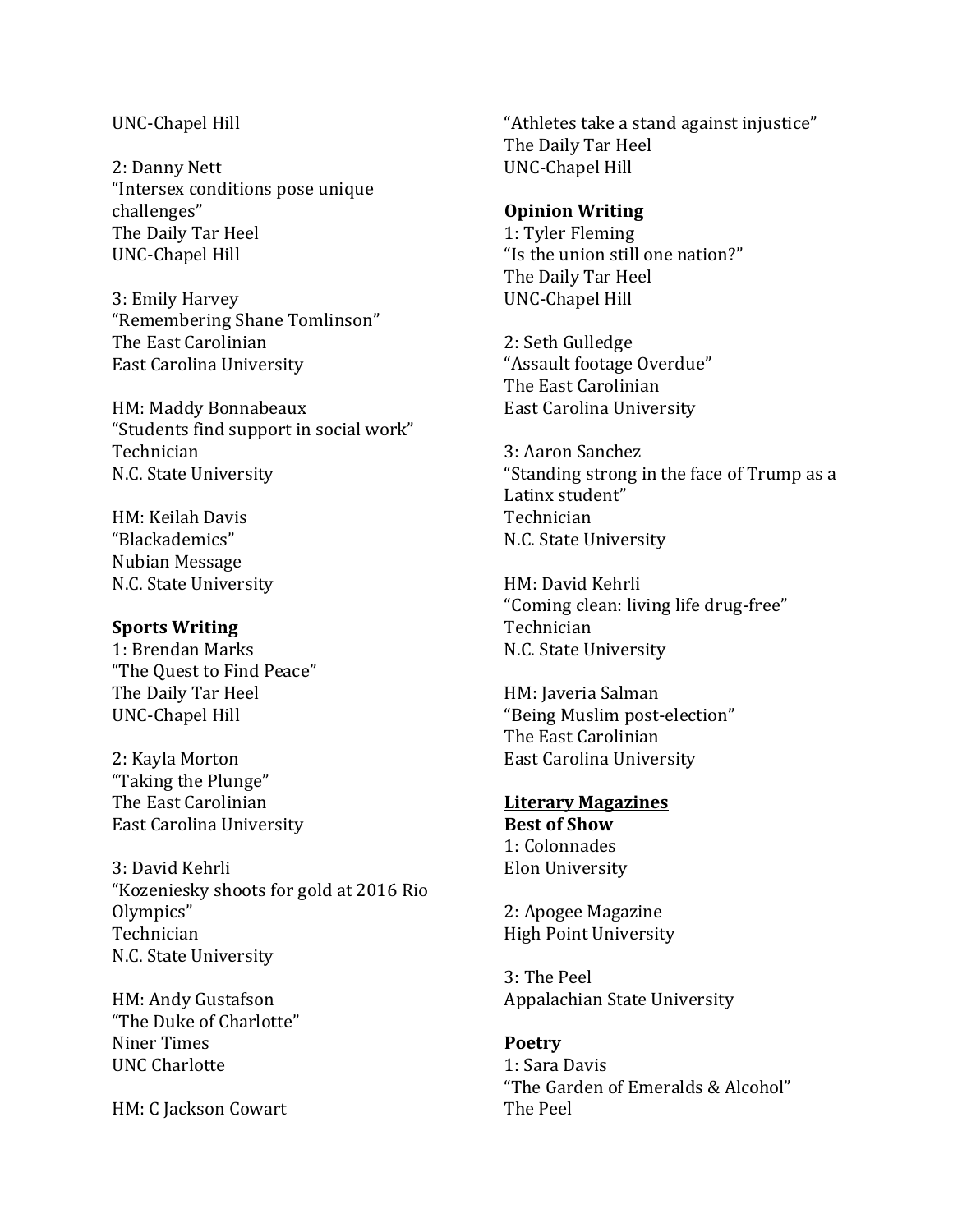#### Appalachian State University

2: Mason Lipman "Slices" Cadenza Mars Hill University

3: Brittany Davis "In Denial of Infidelity" Sanskrit UNC Charlotte

HM: Kevin Coyne "After Her Mastectomy" Colonnades Elon University

HM: Jack Pevyhouse "Mail from the Poetfriend" The Aurochs UNC Pembroke

#### **Nonfiction**

1: Maddy Keith "For Its Bits" Colonnades Elon University

2: Sam Schoenfeld "Closet Nerds" Apogee Magazine High Point University

3: Alexandra Crowell "In What Mud" Headwaters UNC Asheville

HM: Maria Temming "Enough" Colonnades Elon University

HM: Aaron Geter "Outspoken Negro" Expressions

East Carolina University

**Fiction** 1: Shannon Henesy "A Tip" Incunabula Salem College

2: Amanda Libby "Dickens and Blue Strands" The Greenleaf Review Guilford College

2: Matt Foster "Hell" The Greenleaf Review Guilford College

3: Hannah Corwin "Recovery" Apogee Magazine High Point University

3: Lauryl Fischer "For Hire" Colonnades Elon University

HM: Sarah Meador "Pyromania" LifeLines Barton College

HM: Paul Thompson "Man and Cat" The Peel Appalachian State University

**Photography/ Art** 1: Ashley Bean "Symmetry" The Peel Appalachian State University

2: Victoria Byers "The White Rabbit"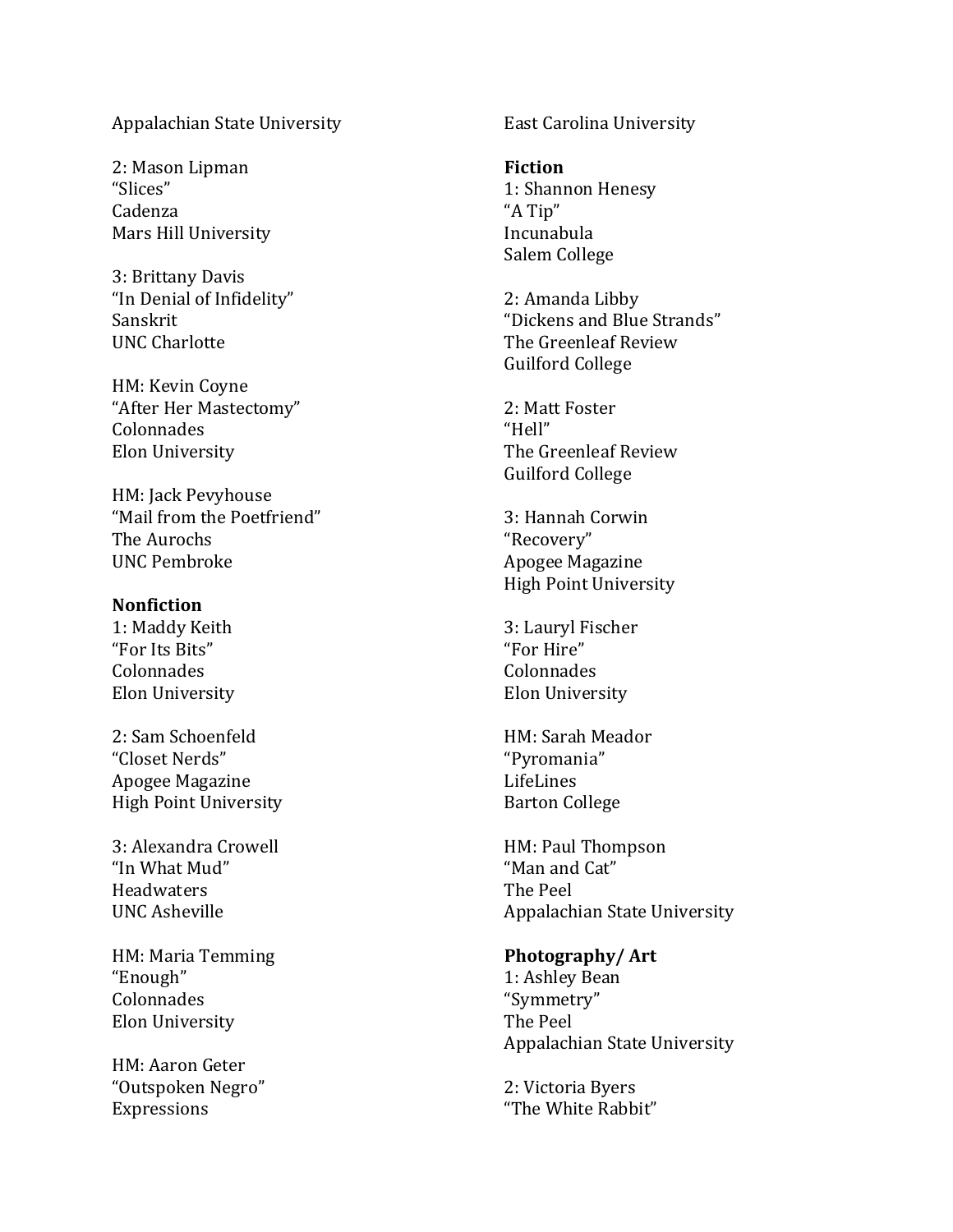Sanskrit UNC Charlotte

3: Jai Woods "Fragile Kindness" The Aurochs UNC Pembroke

HM: Tyler Hayes "Untitled" Windhover N.C. State University

HM: Michael Weddington "Piano Lessons" **Headwaters** UNC Asheville

#### **Two-Page Spread**

1: Samuel Alvarado "Outspoken Negro" Expressions East Carolina University

2: Alfredo Irra "Artificial Flight" The Aurochs UNC Pembroke

3: Waceline Cius and Cassandra Priorello "Will They Like Me?" Incunabula Salem College

HM: Annalise Boese and Katelyn Auger "Ghosts" Windhover N.C. State University

HM: Ashton Tygart "free.dem." **Expressions** East Carolina University

Yearbook **Best of Show** 1. Agromeck N.C. State University

2. Buccaneer East Carolina University

3. Ayantee N.C. A&T State University

## **Student Life Copy**

1: Kaitlin Montgomery "Mental Health Awareness" Agromeck N.C. State University

2: Molly Donovan "George Whitmire" Agromeck N.C. State University

3: Anna Ray-Smith "Crown Jewel" Buccaneer East Carolina University

HM: Lauren Kruchten "A Day With the Howling Cows" Agromeck N.C. State University

HM: Melina Casados "Pay It Forward" Phi Psi Cli Elon University

#### **Sports Copy**

1: Kai McNeil "Spooky Spectators/Clawed By Clemson" Agromeck N.C. State University

2: Kaitlin Montgomery "Griff Wilson" Agromeck N.C. State University